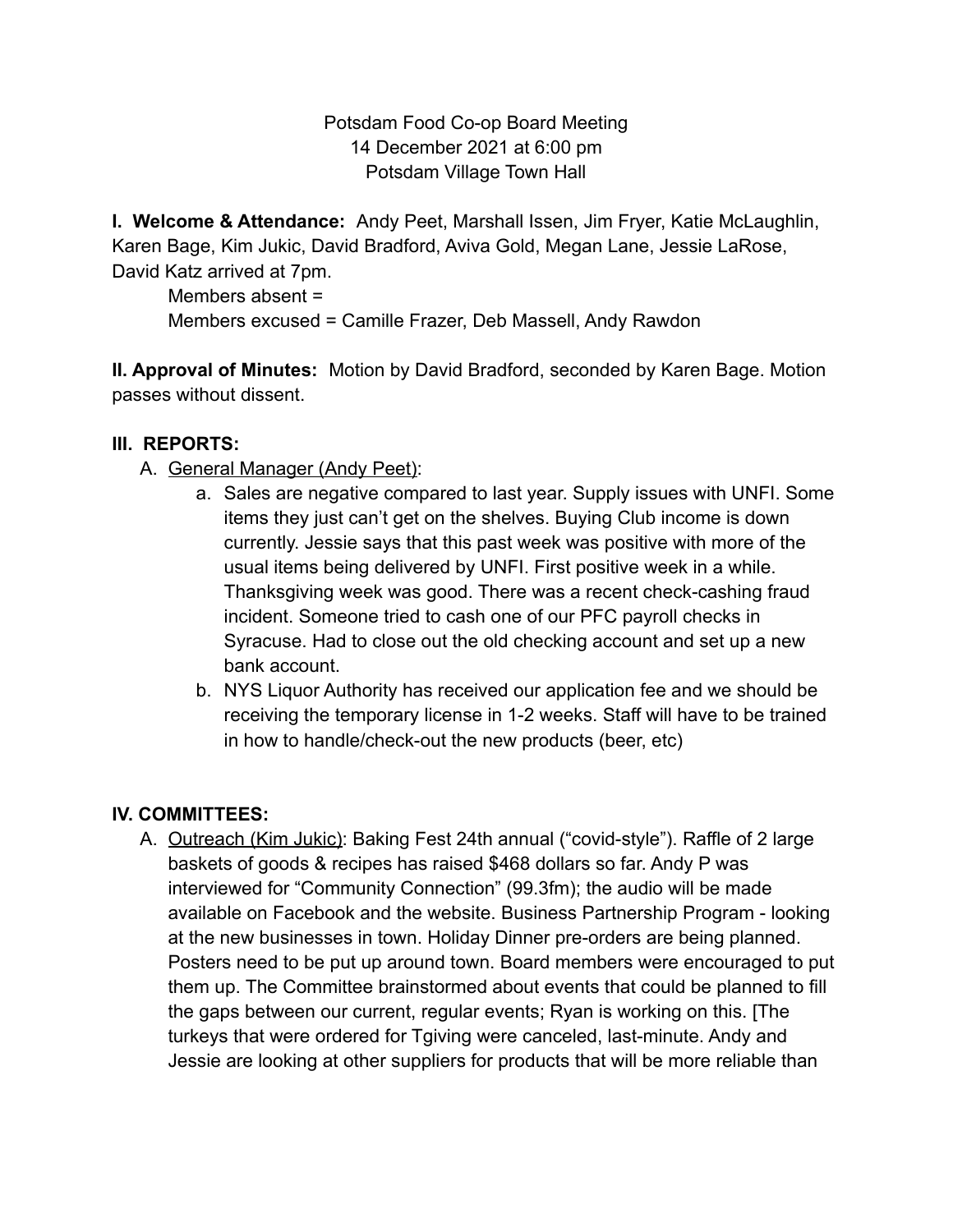UNFI. Whole Foods and other mega retailers don't get their orders canceled; it is mostly the small businesses like us.]

- B. Governance (Katie McLaughlin): Establish **February 8th for the Annual Meeting**. Will be conducted on-line/remotely again this year. Camille will help Vanessa out this year with the elections. We have 2 people that need to be replaced (Deb Massell and David Katz). Katie announced that there are two new candidates already. Katie wants to address the training/on-boarding of new board members, since most people feel that they learn about their duties, as they go along. Forward all ideas to Katie. Each Committee will present a report of the year. Get voting procedure and info out in January to the membership.
- C. Finance (Marshall Issen/Andy Peet):
	- a. Sales are down. Payables getting tighter. Slow down on paying member loans, since we were already ahead a bit on this. 2022 Proposed Budget: Projections for the PFC P & L for next year = growth of \$1,880,563 in overall sales (this includes the proposed new sales of beer). 8% increase in sales. Salary and Wages projection - if the same amount of hours are worked next year (as this year), and apply the increase in labor costs. Andy has talked to the staff about reducing the amount of overtime and giving hours to those who need more hours in their shifts. Total salary and wages in 2022 is proposed to be 2.65% more than 2021. \$3,465.81 for a Net Profit is proposed for 2022. Q4 was operationally profitable last year and it is expected we will be again this year. Andy has talked to the management about working efficiently to be able to carry out this plan.

**Marshall moves that we approve the budget as presented by The finance comm and Andy P. Seconded by Jessie.** Discussion: Kim asked if the 70 cent raise is going to happen for the staff. nd yes, it is - on January 1. **Motion passes without dissent.**

b. The big question is can we run a profitable business from the new location? (David Katz) Gross Sales projected for Year 1 =2,975,000; Year 2 = 3,049.373; Year 3 = \$3,125,610; Year 4= \$3,203.750; Year 5=\$3,283,850. The operating expenses are projected to stay about the same. First year sales are projected to be \$2,975,000 - which was cause for discussion. Is this possible? The Market Study is serving as guidance on what we can expect. There are many variables that could alter these projections (like; the amount of member loans we get or the length of time we have to pay back those loans…). David Katz says, it's plausible we can pull this off, financially. But do we have the personal-energy, and community–support/enthusiasm to pull it off? We all have to ask ourselves if we are committed to making this happen. Karen and Aviva are committed to seeing the project through. Continue the discussion via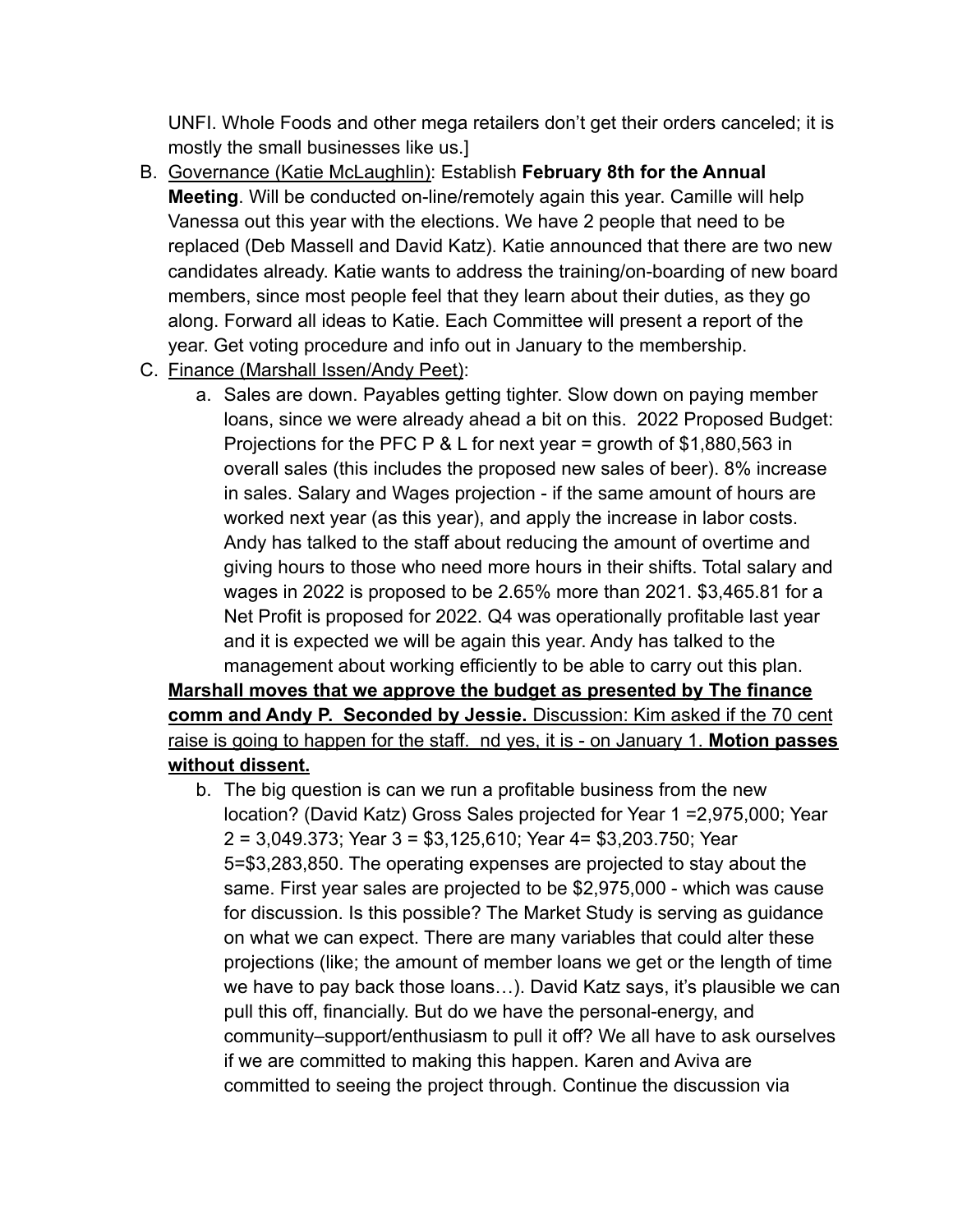email. Jessie shared that Littleton, NH co-op lost money the first year (after their expansion) but made a good profit every year afterwards.

D. Fundraising (Karen Bage): No meeting in December. Will officially launch the fundraising campaign once we have a signed purchase and sale agreement with the property owner; maybe in January. Cashiers will re-start the full ask for the Round-Up at the registers. Idea of starting a 501c3 sometime in the next 1-2 years, David Katz wants people to be able to make charitable donations to the Co-op. Aviva reminds us that we could alternatively have a continued relationship with Cooperative Development Institute (current agreement ends May 2024).

# **V. Relocation/Expansion:**

- A. Property Condition Assessment (engineering study) of 63 Market St. to be conducted week of 12/13/21. The Project Working Group meets nearly every week and notes are available in Google Drive.
- B. Moving forward with the mortgage application to the Cooperative Fund of New England; we need a motion to approve the borrowing of \$570,000 with CFNE.

**Motion by Aviva: For the Potsdam Food Co-op to borrow up to \$570,000 at up to 5.5% for 15 years, or better, for the mortgage at 63 Market Street, Potsdam, NY 13676. Katie seconded; Motion passes without dissent.**

Projection for closing on the new property is in August 2022 (6 to 8 months after purchase and sales agreement signed).

# **VI. Old Business:**

- A. Consumer Survey with CDI: Andy Rawdon's son is working on the survey. Pilot sent to board members and to Jessie to forward to staff. Full survey to the wider community will be launched in January.
- B. Double Up Food Bucks Andy needs to set up the Catapult system to receive them.
- C. Staff appreciation; Thank you!
- D. Beer
- E. Compensation (Benefits) Task Force Kim J would like to get a task force organized. Need people to join. What kinds of questions need to be addressed? Doesn't have to happen every month.

# **VII. New Business:**

- A. NYS ESD (Empire State Development) money is still available. We would need to write a proposal before the end of the year (not possible). But the funds may roll-over and remain available. Possible to use some for building improvements? Improve the rental spaces for the various tenants. Renovating the whole building vs renovating piece-by-piece.
- B. Jessie will write something for members about beer/cider sales at the Co-op.